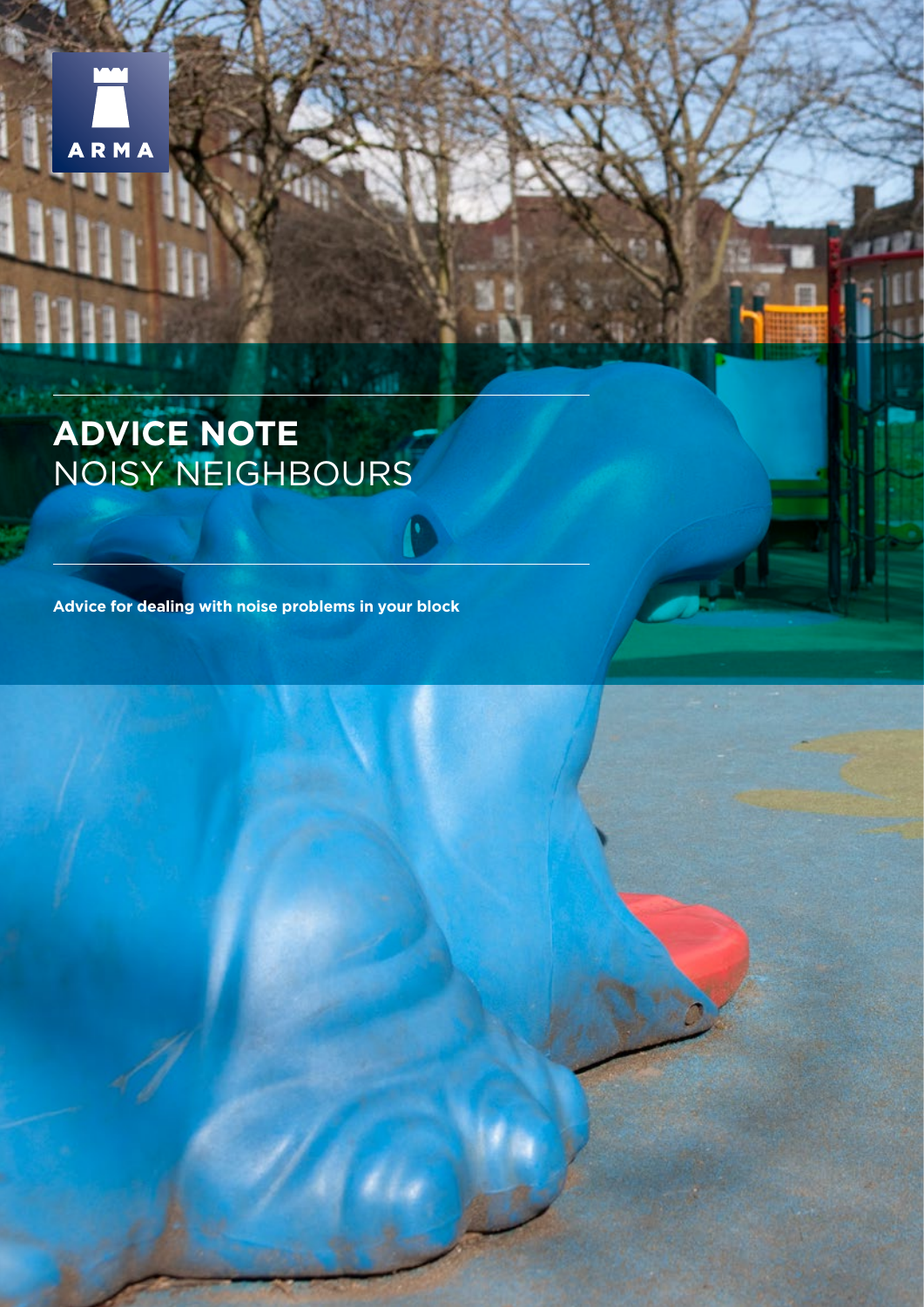### **CONTENTS**

#### **Note:**

As the leading trade body for residential leasehold management, ARMA is also an important resource for leaseholders. Our Advice Notes cover a range of topics on the leasehold system to help leaseholders understand their rights and responsibilities and ultimately get the most out of living in their flat.

| 3 | <b>Summary</b>                                  |
|---|-------------------------------------------------|
| 4 | <b>Dealing with noise</b>                       |
| 4 | <b>Keeping records of noise</b>                 |
| 4 | <b>Approaching your neighbours</b>              |
| 5 | <b>Mediation services</b>                       |
| 5 | <b>Contacting your local authority</b>          |
| 6 | <b>Taking legal action yourself</b>             |
| 6 | <b>Late night music and parties</b>             |
| 6 | <b>Barking dogs</b>                             |
| 6 | <b>Burglar and car alarms</b>                   |
| 6 | What can you expect from your landlord or agent |
| 8 | <b>Further information</b>                      |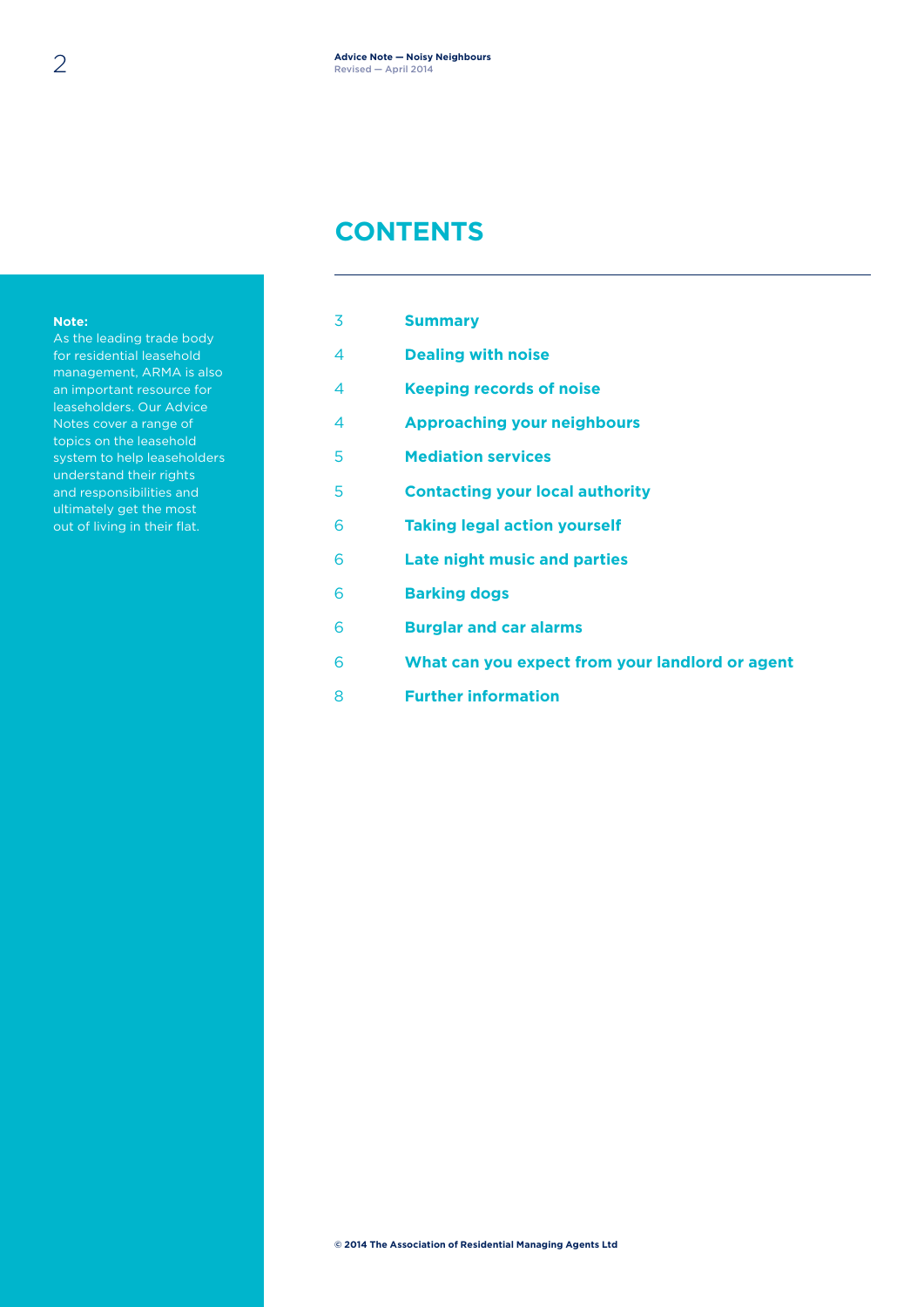### **SUMMARY**

- Noise problems cause many complaints in blocks of flats. DIY, building activity, late night music, laminated floors and barking dogs are the main culprits.
- Surprisingly, your landlord or managing agent have very limited powers to take action and it's unlikely that a court will evict a leaseholder for being noisy.
- In this advice note we'll take a look at some of the ways you can deal with noise problems in your block.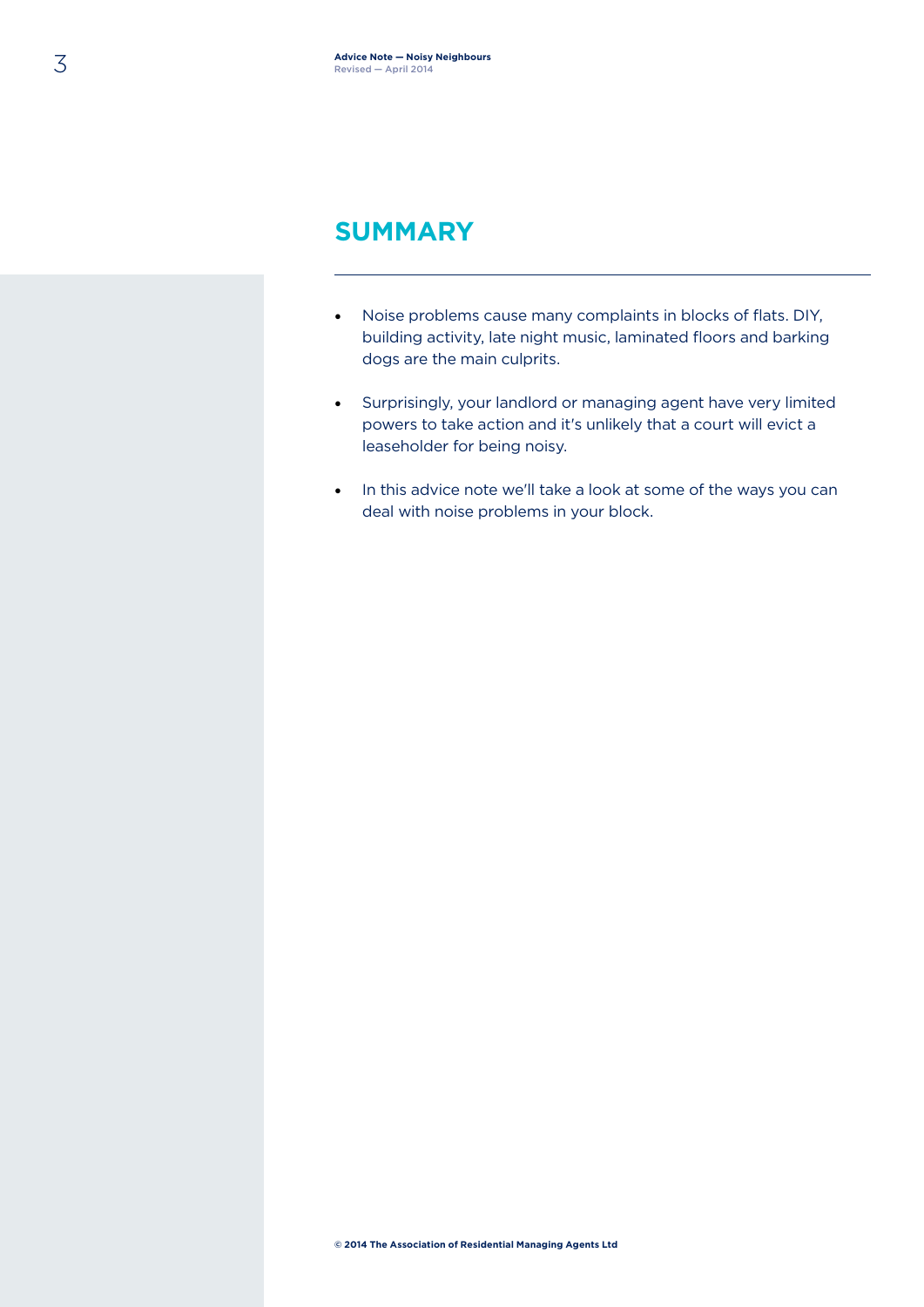# **DEALING WITH NOISE**

Government advice recommends using a stepped approach for dealing with noise problems:

- 1. Keep records of the noise
- 2. Start building a relationship with your neighbour causing the problem
- 3. Try to have a quiet word with them about the problem
- 4. Have a stronger word and explain the impact their noise is having on you (and your family)
- 5. If things don't improve, consider going to a mediation service
- 6. If that doesn't work, ask your local authority to take action
- 7. If there's nothing your local authority can do, speak to an abatement society
- 8. As a final resort, take legal action yourself

Let's have a look at some of these steps in more detail…

#### **Keeping Records**

Try to keep a record of the noise as soon as it breaks out. Log the date, time, type of noise and how it's affecting you. This information could be essential to back up your complaint should you want to escalate it, and it could be used in evidence if you go to court.

#### **Approaching Your Neighbours**

If you decide to approach your neighbour about their noise, wait until a suitable time. Even if you feel angry about it, try not lose your temper — it could be used against you at a later time. Plan what you are going to say and keep calm.

Before you approach them, it's important to consider whether there's a risk to your safety. If you feel threatened or intimidated by your neighbour and you're worried they will get aggressive, then approaching them might not be the best option. In these situations, it's probably best to contact the police.

Most problems can be solved amicably without any need for further action. You might feel nervous about approaching your neighbour but they may genuinely be unaware that they are causing too much noise. Often they will be embarrassed about the nuisance they have been causing and will be more considerate in future. But it's important to do this as early as possible before the problem spirals out of control.

MOST PROBLEMS CAN BE SOLVED AMICABLY WITHOUT ANY NEED FOR FURTHER ACTION.

**© 2014 The Association of Residential Managing Agents Ltd**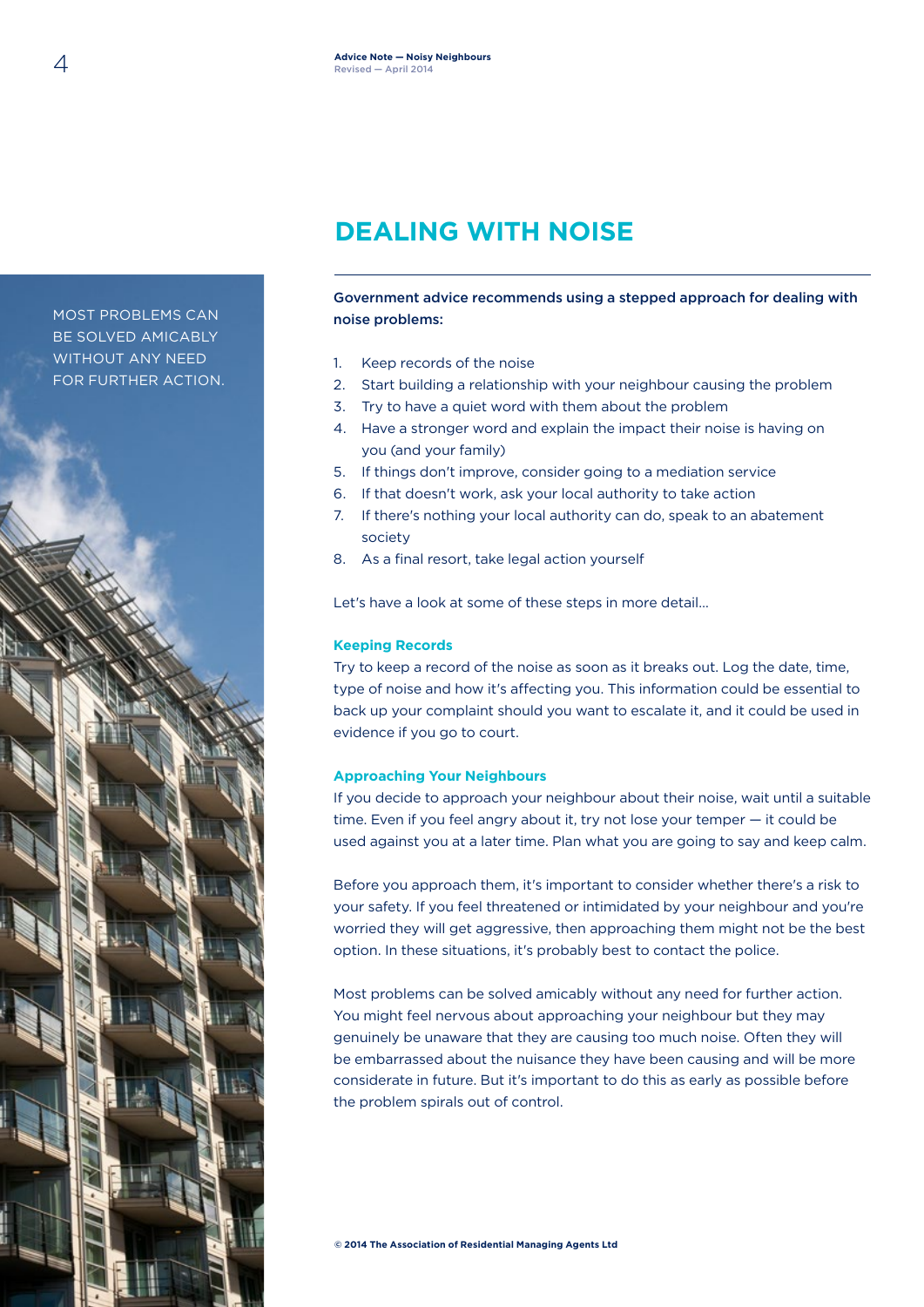#### **Mediation**

Neighbour mediation is a useful process where a third party helps people living in the same neighbourhood resolve disputes. It aims to assist both parties in identifying each other's needs, sorting out problems, exploring solutions and negotiating an agreement.

Mediation often helps preserve neighbourly relations or build better ones and it can calm disputes before they escalate. Most services are registered charities although some are part of other organisations like local authorities or Citizens' Advice.

#### **Contacting Your Local Authority**

Your local authority has a statutory duty to investigate complaints. Under Section 80 of the Environmental Protection Act 1990, the Environmental Health Officer (EHO) is required to take "all reasonable" steps to assess whether the noise constitutes a statutory nuisance.

If the EHO is satisfied that there is a problem, or one is likely to occur or reoccur, then they have to serve a noise abatement notice. But they may suggest other ways forward:

- Mediation: Many local authorities have independent trained mediators who will offer to mediate between you and your neighbour.
- A warning letter: Some local authorities may send a warning letter. This might be affective, but it can backfire - it can alert the neighbours to the fact that you've complained so the noise may become more intermittent. Collecting evidence may then become a problem.
- An abatement order: Ultimately, if the noise persists and the local authority has deemed the noise a statutory nuisance, they have a duty to serve a notice on the offenders. If the offender fails to comply they can face court action. The local authority also has the power to confiscate any equipment that's causing the noise.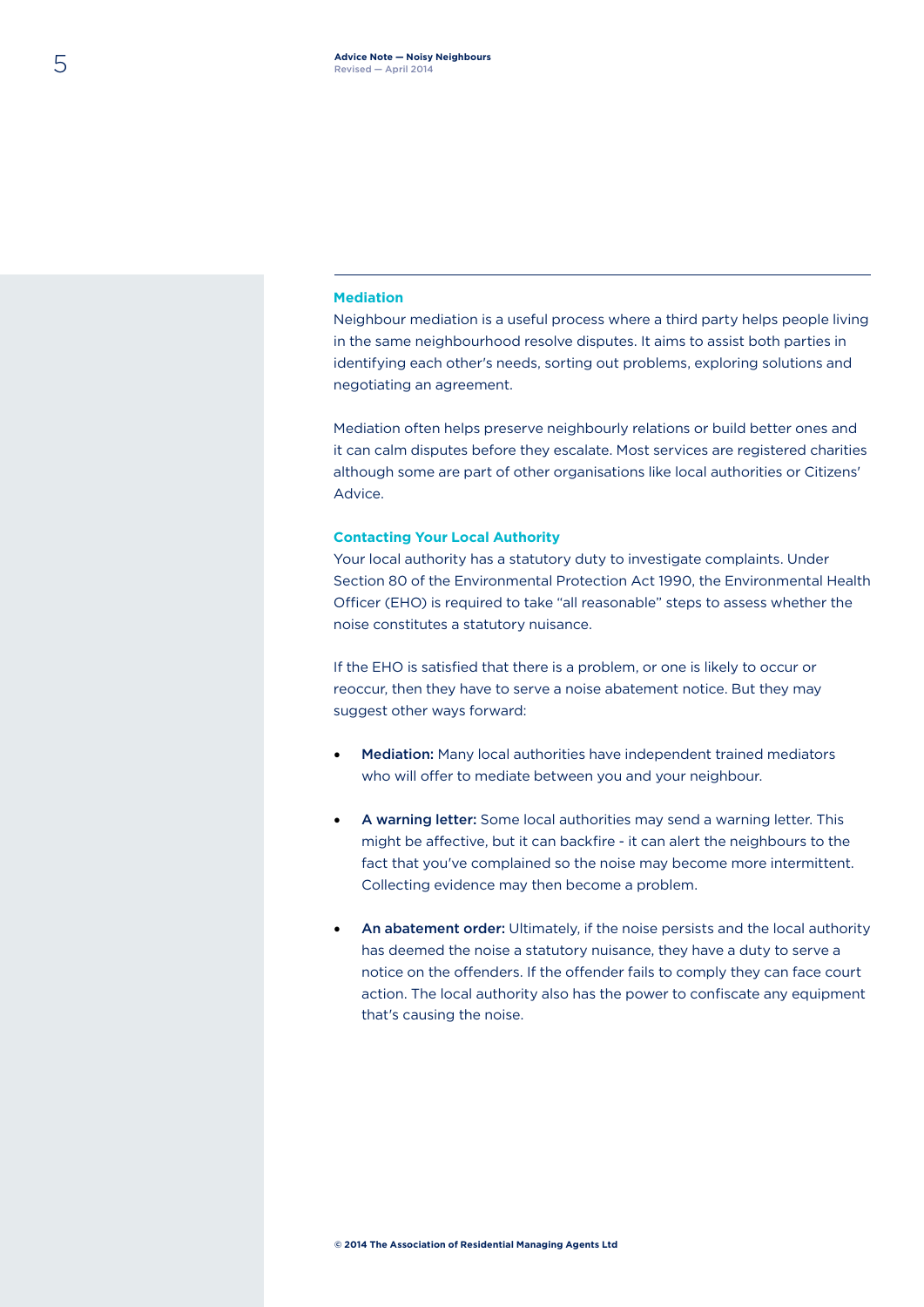#### **Taking Legal Action Yourself**

If your local authority doesn't take action, or if you decide not to involve them, you can take a noise issue to a magistrates' court. The magistrates' court will need to be persuaded that the problem amounts to a statutory nuisance.

This is why it's important to keep a record of the dates, times and duration of the noise as well as a description of its nature and the distress it causes you.

Before you go a magistrates' court you should seek some good advice from Citizens' Advice, a solicitor, or the clerk at the local courts. But bear in mind there's no legal aid for these kind of cases.

#### **Late Night Music And Parties**

If you're being kept awake at night by booming music and loud parties, it will be a relief to know that some local authorities have emergency response teams to deal with urgent noise problems. They can issue warnings, seize equipment and issue fixed penalty notices of £100.

#### **Barking Dogs**

If you're being driven mad by incessant dog barking, then this may be classed as a statutory nuisance and it can be reported to your local authority.

#### **Burglar And Car Alarms**

Local authorities also have the power to gain entry to a premises to stop noise; a useful point to bear in mind if you're being driven to distraction by a misfiring alarm. Under the Noise and Statutory Nuisance Act (1993) local authorities can disconnect burglar and car alarms.

#### **What Your Landlord Or Managing Agent Can Do**

Most leases contain covenants that say leaseholders should not cause nuisance and annoyance to their neighbours. There may be more specific restrictions such as no loud music between 11pm and 7.30am or that floors should be carpeted.

These clauses are all well and good but in practice can be difficult to enforce. Your landlord or managing agent will want to be absolutely clear about the meaning of the covenant before they consider enforcing it. Any benefit of the doubt is always given to the leaseholder.

Some leases don't require the landlord to enforce the covenants; if that's the case then there's no obligation for them take any action.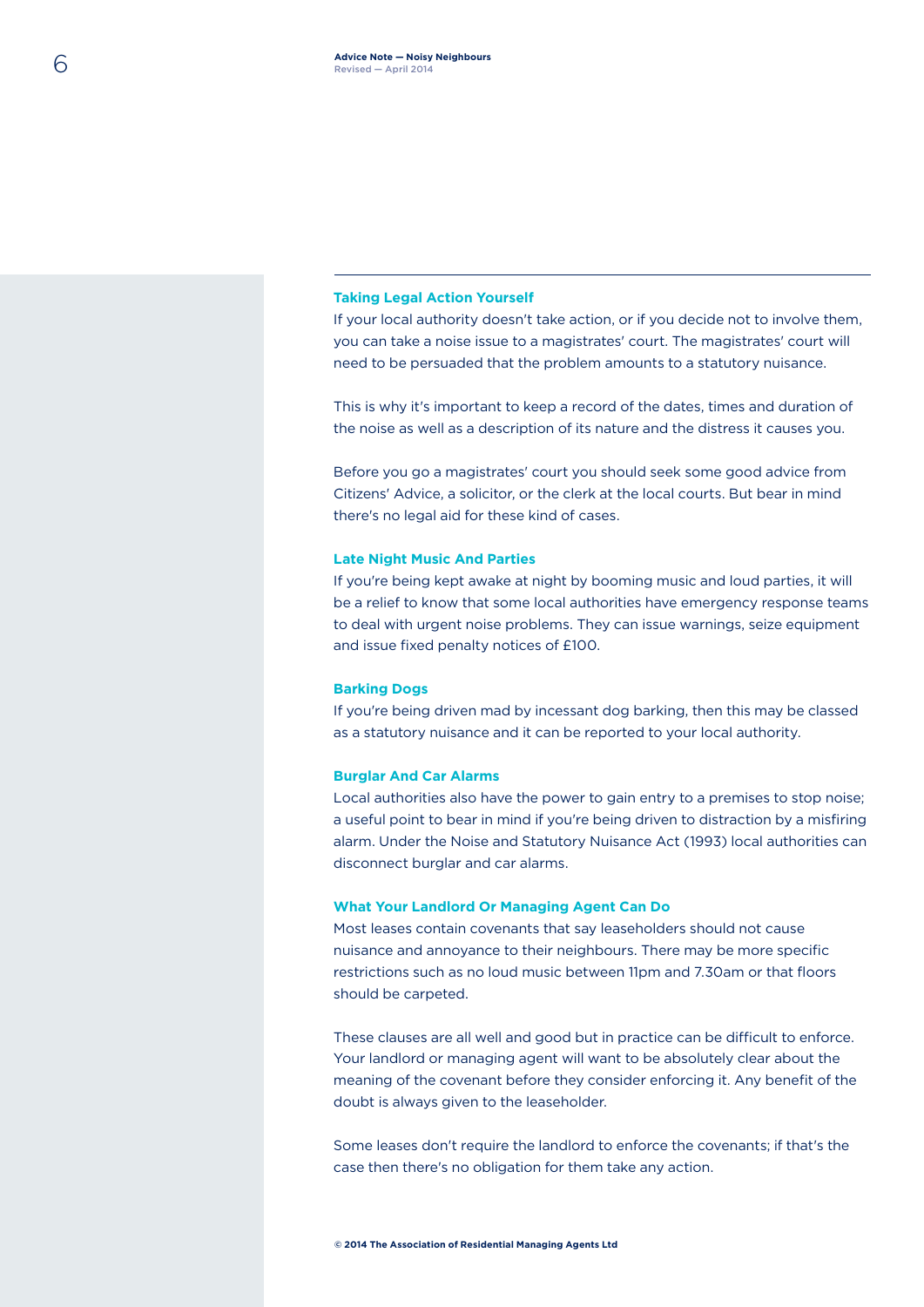Even if your lease does have a clause requiring the landlord to enforce the covenants (a mutual enforceability covenant) there's usually a catch: the leaseholder complaining about the noise will have to pay the landlord's costs of enforcing the covenant.

So how can your landlord enforce a covenant against noise?

They may decide to send a reminder letter to the offending leaseholder, drawing their attention to the relevant clause in their lease. If that doesn't work, then they may choose to take the legal remedies that are open to them: injunction or forfeiture.

Injunctions are costly but can be applied for with or without forfeiture. The leaseholder suffering from the noise can also apply for one and may well be more successful if they do.

Forfeiture's not an easy route and can be extremely costly. Neither will it produce quick results. But the threat of forfeiture itself may well yield a response.

#### **Final Word**

If noisy neighbours are making your life a misery, we recommend you take the Government's stepped approached outlined above. Remember, many noise problems can be solved amicably without the need to take serious action your neighbour may genuinely be unaware they are causing a problem.